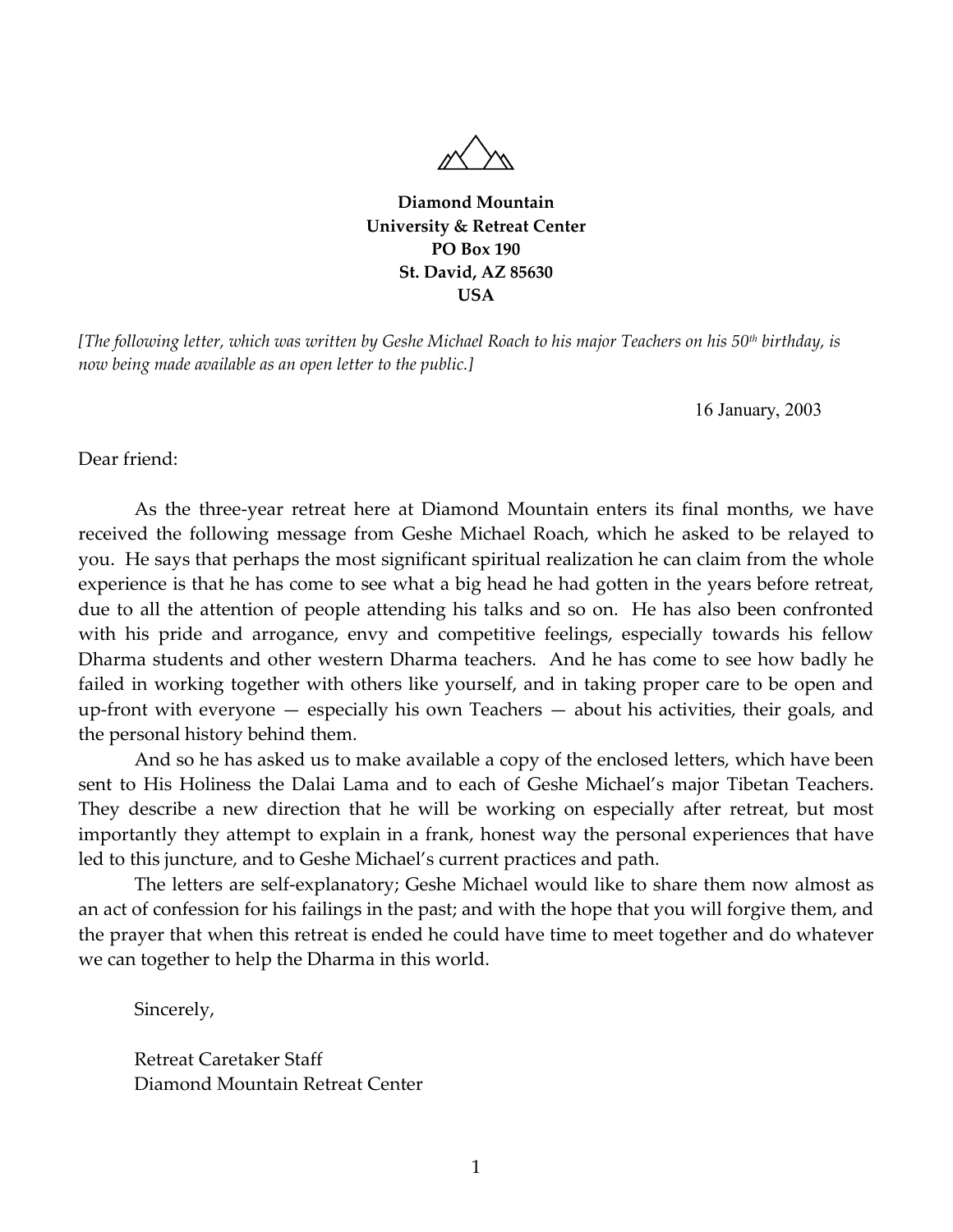

**Diamond Mountain University & Retreat Center PO Box 190 St. David, AZ 85630 U.S.A.** 

16 January, 2003

 This letter is offered at the feet of the crowning jewel of our world, that highest Lama for all those of us wandering in the cycle of suffering:

 With highest respect, I trust o highest lama that Your rainbow body remains well, and that Your far-reaching, enlightened deeds are flowering like the waxing moon.

 Today I am writing to make a humble request to You, o highest Lama. In brief it concerns the following. At the present time, in the western countries, there has been a sudden burst of interest in yoga by over twenty million people. These teachings on yoga have been introduced from India, and include the "machine of the body," breath control, inner capsule practice, and other such high yogic techniques which are so difficult to perform correctly. And western people are practicing them only for the purpose of exercise, or weight reduction, and so on.

 Nonetheless, it would seem that the considerable interest shown in these matters would surely indicate that these people are experiencing the ripening of a strong karmic seed for these practices from their past lives. I believe that the current interest in yoga might provide an opportunity to introduce a large number of people to the holy teaching of exchanging oneself and others, and just as a supplement to whatever religious tradition each person may already be following.

 As such, I and a number of colleagues have written a small book in English. It explains a little about the "Machine of the Body" presentation from the Six Practices of Naropa, and then goes into greater detail on the main point of the benefits of developing compassion, and how to carry out the practice of *tong-len:* Giving and Taking with the breath. All this is presented according to the tradition passed down through Je Tsongkapa, his spiritual sons, and the lineage of the Dalai Lamas.

 One point of my request to You today is to pray that You bestow Your blessing upon this work of ours, as well as upon all our efforts here to help spread the teachings of Lord Buddha in our foreign lands, and most especially upon our attempt to found institutes similar to the Great Three monasteries of Tibet, where ordained persons and laypeople alike can pursue their studies of the Dharma.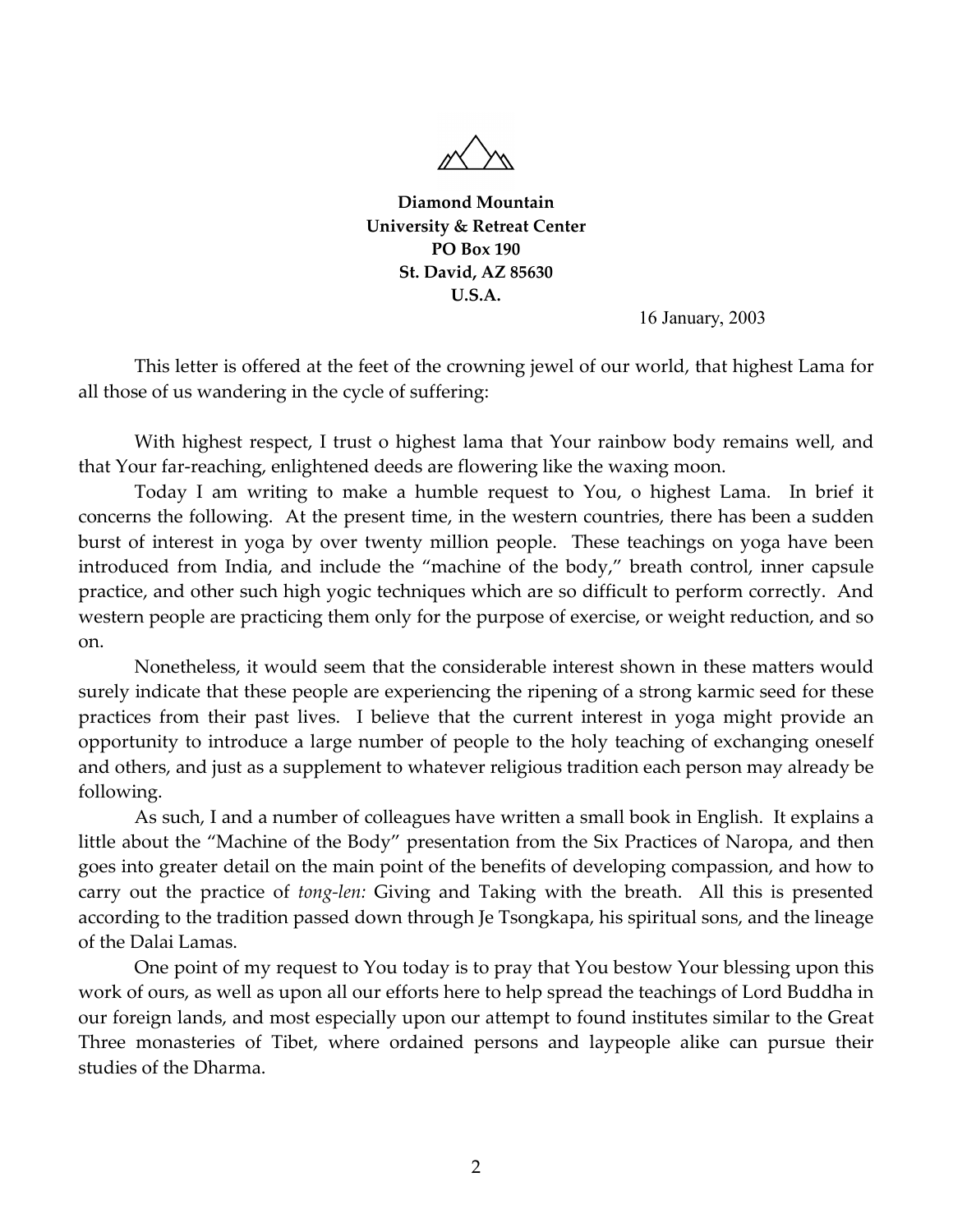Our vision for this is to provide a course of study which covers both the open and the secret teachings through in their entirety. We would use the monastic debater's approach throughout. The open teachings will be based on the Five Great Books, as they are presented in the great monastic textbooks.

 The creation stage part of the secret teachings will be based on the Naro Kachu of Vajra Yogini. The completion stage will be based on the Six Practices of Naropa. We hope to restore all of this latter method through the personal advice of our Lamas, and by utilizing texts from Tibet, India, and Mongolia.

 But there is also a second part of this request. There is a custom in our countries that, when a new book like this is published, Lamas and other high personages might write a few lines to be placed on the cover of the book, saying things like "This is a well-written book; it will help many people." It is our hope that You, o highest Lama, might be willing to send us just such a few lines.

 We have enclosed a sample of how this endorsement might be written. One option would be that, if You find this request to Your liking, then You could simply sign the sample we've printed. Another option is that You could compose an endorsement of a similar type in Your own words. We would be extremely grateful in either case.

 I would like to add that I have enclosed some small current, personal news about myself. I feel that it would be best, o highest lama, if You were to read this over before sending us Your letter of endorsement. I have never communicated these details of my personal life in their entirety to anyone in the past, but I feel that now there is some special purpose served by doing so. And at any rate I have reached an age in my life — I have just turned 50 — where I feel less constrained to speak openly about these things.

 However all this turns out, we would like to say that, for us foreign Dharma students, the kindness that You o highest Lama have shown us in our lives is beyond all measure. Whether or not You choose to respond to this request of ours, please be assured that we will always continue to serve you o highest Lama in any way at all which You require. Just send us a letter any time that we can provide some service, and we will do our best to help. This is our honor and our commitment.

 We offer this letter with a prayer, o highest lama, that you plant your lotus feet firmly upon this Earth of ours for countless eons, and stay with us.

 Offered by the American monk, Geshe Lobsang Chunzin (Michael Roach), and his Dharma colleagues on the  $17<sup>th</sup>$  day of December, 2002.

PS: Copies of this request for assistance have been sent to each of the great lamas whose names are listed below. My own state of mind and ability to express myself being so less than perfect, I want to be sure that You understand that any mistakes in both conduct and writing that You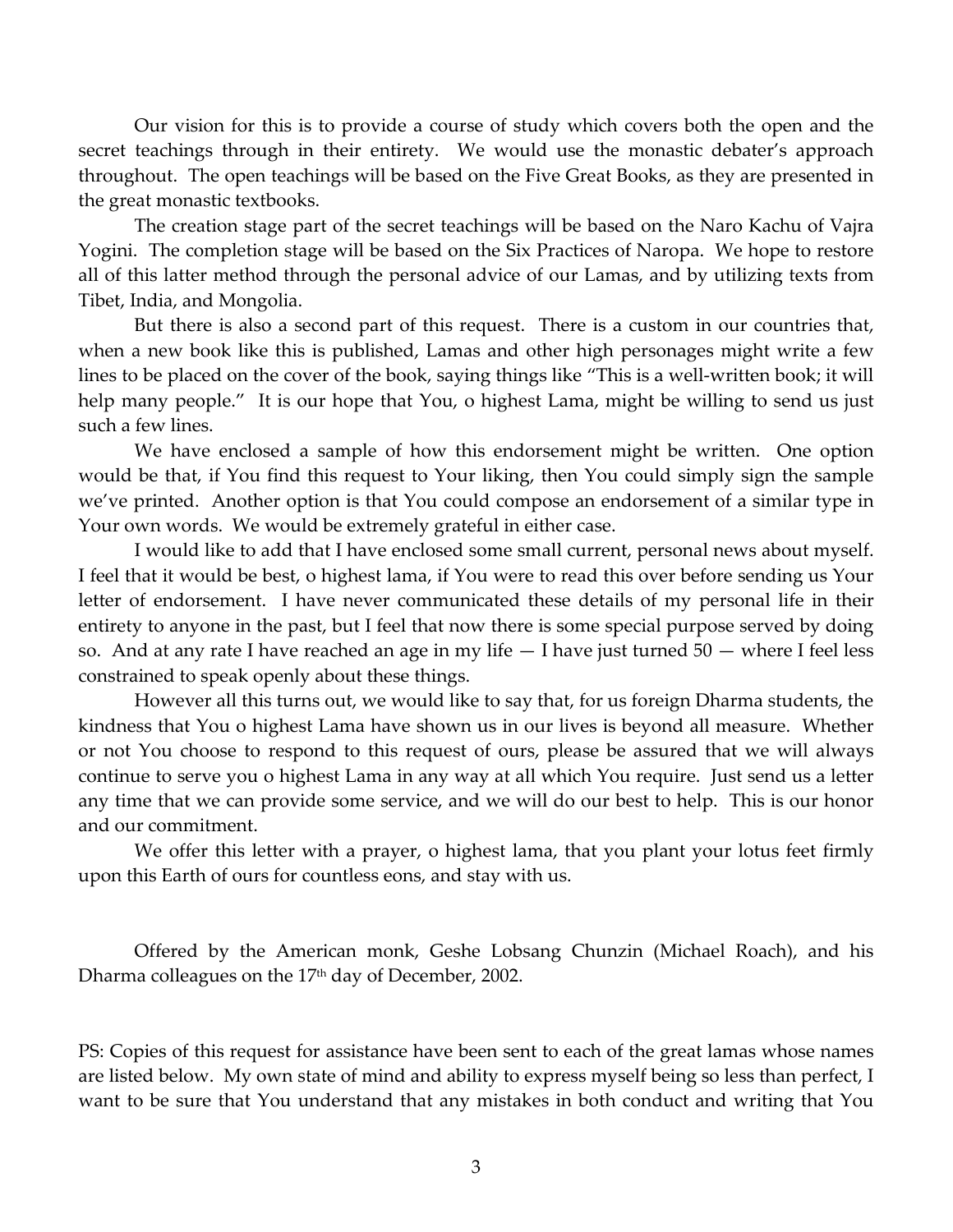may find here are entirely my own fault and my own responsibility, and in no way a reflection upon my faultless Lamas and Dharma friends here with me.

Lamas to whom copies have been sent out:

His Holiness the XIV th Dalai Lama, the great Tenzin Gyatso The matchless Khensur Rinpoche, Geshe Lobsang Tharchin Gyalrong Khensur Rinpoche Geshe Ngawang Thekchok Kongpo Khensur Rinpoche Geshe Jampa Donyo Gyume Khensur Rinpoche Geshe Trinley Tobgye Sermey Geshe Thupten Rinchen Sermey Geshe Lobsang Thardo Sermey Geshe Thupten Tenzin Lama Zopa Rinpoche

*[The replies from these lamas can be found at www.world-view.org, under the quick link "open letter." In addition, please see the transcript of the Easter 2003 Quiet Retreat Teachings for a more detailed discussion and explanation of theses matters by both Geshe Michael Roach and Worldview teachers.]*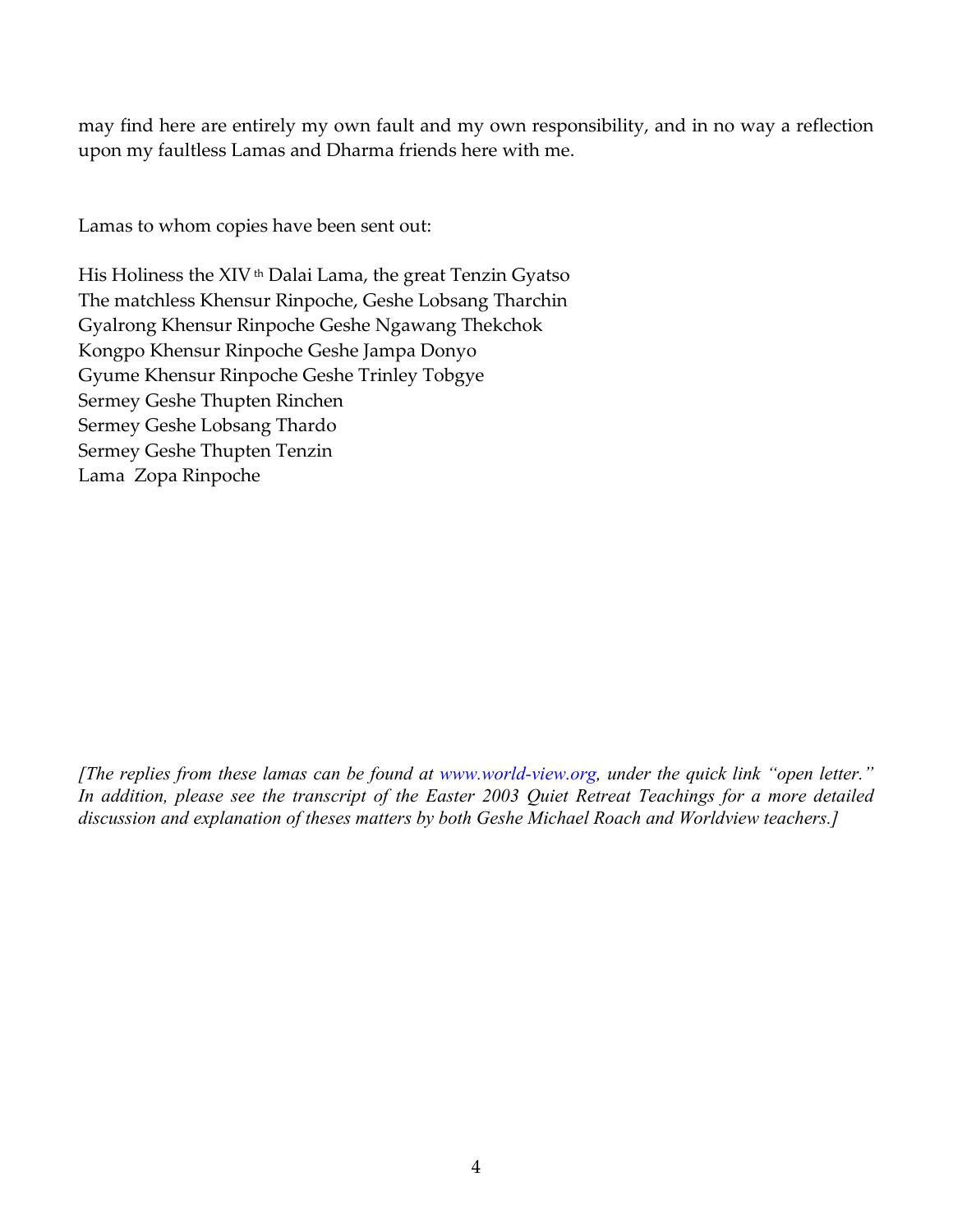I was born in America, And from the age of sixteen Up to the present day Have always been under the care Of the Diamond Angel, Vajra Yogini.

At the age of twenty, I travelled to India, Land of the Aryas, realized beings, And first met the sages of Tibet.

And then at the age of 22, Despite the fact that I myself Had no good qualities at all, A seed inside of me Suddenly awakened, a seed Which was planted by the many efforts Of the me of my past lives, And by the infinite blessings Of my Lama.

And so I saw ultimate reality directly, And I achieved bodhichitta, The Wish for Enlightenment: I entered the gate To the first level Of the bodhisattvas.

In the hours after this experience, I saw that the Four Arya Truths Were surely true themselves, And I perceived that the teachings of Lord Buddha In general, and in particular Those of Je Tsongkapa, Were perfectly, absolutely correct.

And so then I became ordained, And as a means to keep These teachings from ever Being lost in our world, And to spread them further still, I entered the diamond trade.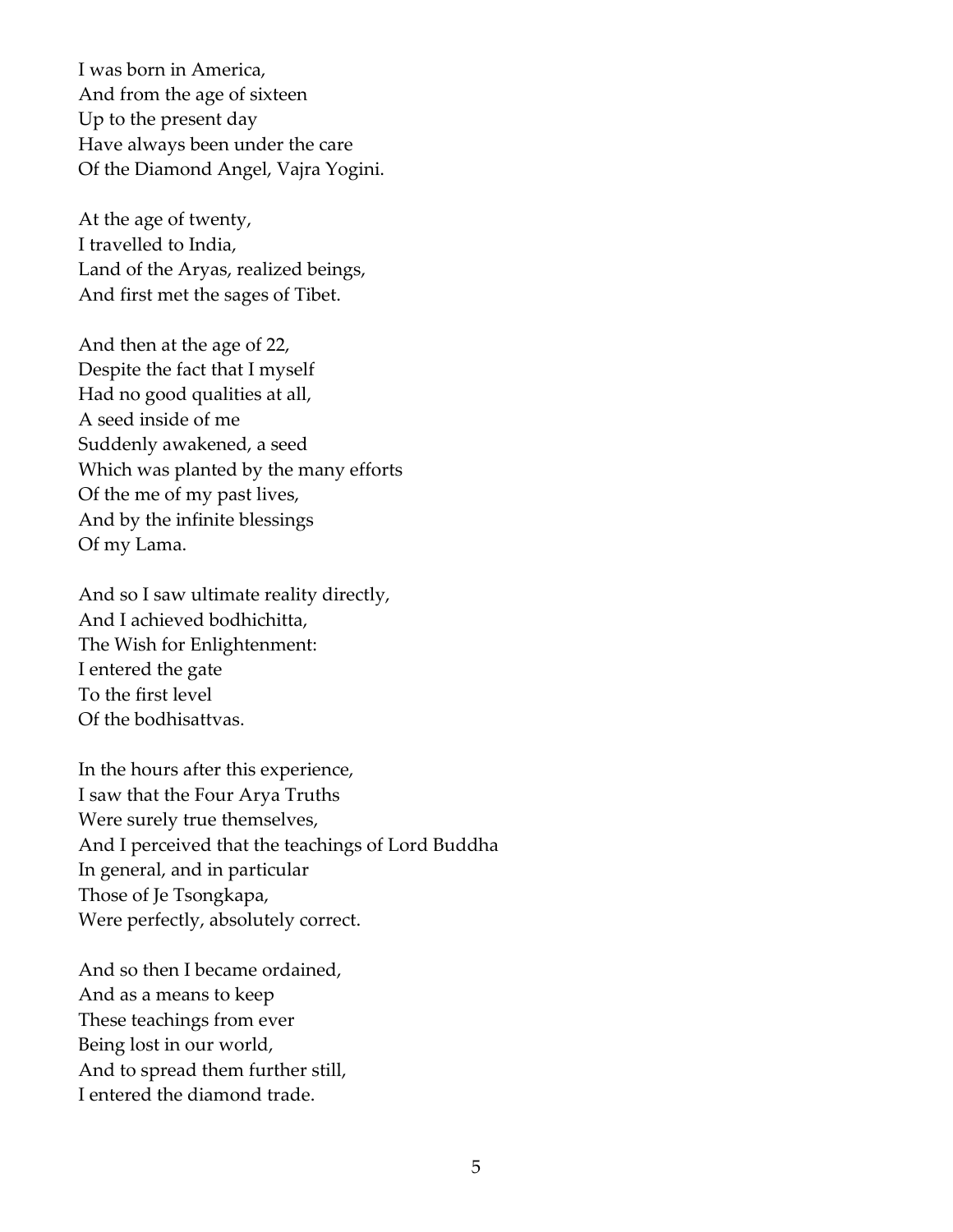But I did so because It would be a way Never to forget What I had seen upon The Path of Seeing. For of all the objects In this lie of reality, There is only one highest metaphor For the ultimate reality, And that is the diamond.

I labored thus for fifteen years, And with the income I tried to help preserve The physical Dharma By printing books And storing in computers Our sacred texts Of the Kangyur, and Tengyur, And writings of the Tibetan masters.

I also did as much as I could To help support Tibetan monks Of the great monasteries Relocated in India.

During this time I continued My studies, and in the end I was able to achieve A geshe degree of minor rank. And then I tried To bring that task Of the nectar of deathlessness, The Five Great Books, To people in our foreign lands.

I completed, as well as I could, Many retreats in the tradition Of the Diamond Queen; And now for three years In isolation, in the desert Here in America, In a small Mongolian yurt,